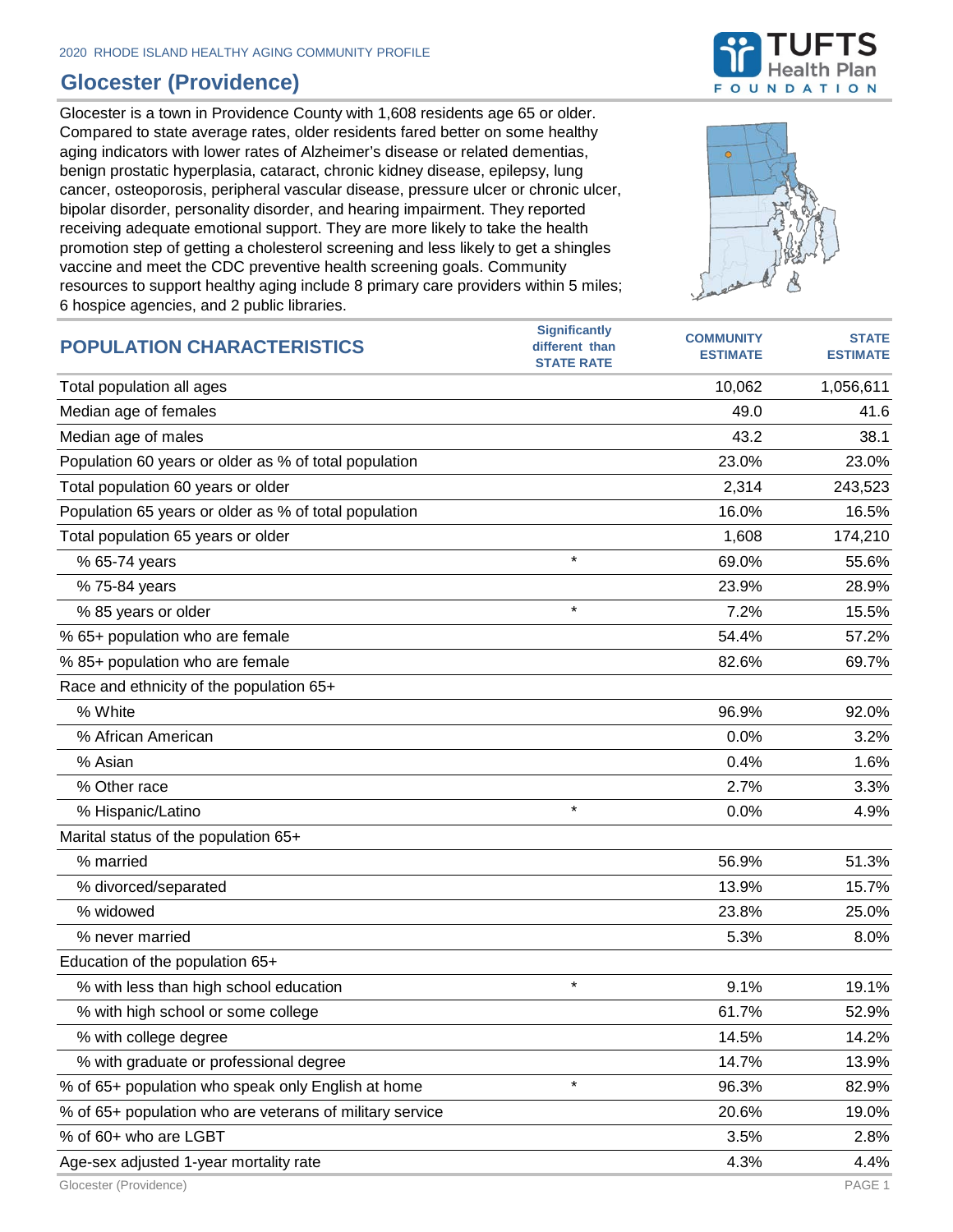| <b>HEALTHY AGING INDICATORS</b>                              | <b>BETTER / WORSE</b><br><b>STATE RATE</b> | <b>COMMUNITY</b><br><b>ESTIMATE</b> | <b>STATE</b><br><b>ESTIMATE</b> |
|--------------------------------------------------------------|--------------------------------------------|-------------------------------------|---------------------------------|
| <b>WELLNESS</b>                                              |                                            |                                     |                                 |
| % 60+ getting the recommended hours of sleep                 |                                            | 61.1%                               | 63.0%                           |
| % 60+ doing any physical activity within last month          |                                            | 66.0%                               | 71.0%                           |
| % 60+ met CDC guidelines for muscle-strengthening activity   |                                            | 24.0%                               | 25.0%                           |
| % 60+ met CDC guidelines for aerobic physical activity       |                                            | 50.5%                               | 54.3%                           |
| % 60+ with fair or poor health status                        |                                            | 19.0%                               | 19.5%                           |
| % 60+ with 15+ physically unhealthy days in last month       |                                            | 13.6%                               | 14.5%                           |
| <b>FALLS</b>                                                 |                                            |                                     |                                 |
| % 60+ who fell within last year                              |                                            | 30.6%                               | 26.3%                           |
| % 60+ who were injured in a fall within last year            |                                            | 10.8%                               | 10.3%                           |
| % 65+ had hip fracture                                       |                                            | 2.6%                                | 3.4%                            |
| <b>PREVENTION</b>                                            |                                            |                                     |                                 |
| % 60+ with physical exam/check-up in last year               |                                            | 91.0%                               | 93.0%                           |
| % 60+ flu shot in last year                                  |                                            | 57.3%                               | 60.6%                           |
| % 60+ with pneumonia vaccine                                 |                                            | 66.7%                               | 67.7%                           |
| % 60+ with shingles vaccine                                  | W                                          | 27.8%                               | 35.3%                           |
| % 60+ women with a mammogram within last 2 years             |                                            | 82.1%                               | 82.0%                           |
| % 60+ with colorectal cancer screening                       |                                            | 75.5%                               | 77.8%                           |
| % 60+ with HIV test                                          |                                            | 17.5%                               | 15.8%                           |
| % 60+ met CDC preventive health screening goals              | W                                          | 29.4%                               | 39.2%                           |
| <b>NUTRITION &amp; DIET</b>                                  |                                            |                                     |                                 |
| % 60+ with 5 or more servings of fruit or vegetables per day |                                            | 16.9%                               | 18.1%                           |
| % 65+ with poor supermarket access                           |                                            | 0.0%                                | 23.6%                           |
| % 60+ stressed about buying food in last month               |                                            | 12.3%                               | 13.2%                           |
| % 60+ self-reported obese                                    |                                            | 30.0%                               | 26.8%                           |
| % 65+ clinically diagnosed obesity                           |                                            | 30.8%                               | 29.3%                           |
| % 65+ with high cholesterol                                  |                                            | 77.2%                               | 79.1%                           |
| % 60+ with cholesterol screening                             | B                                          | 98.6%                               | 96.9%                           |
| <b>ORAL HEALTH</b>                                           |                                            |                                     |                                 |
| % 60+ with dental insurance                                  |                                            | 56.6%                               | 56.3%                           |
| % 60+ with annual dental exam                                |                                            | 73.2%                               | 75.9%                           |
| # of dentists per 100,000 persons (all ages)                 |                                            | 20.1                                | 64.7                            |
| % 60+ with loss of 6 or more teeth                           |                                            | 31.1%                               | 29.6%                           |
| <b>CHRONIC DISEASE</b>                                       |                                            |                                     |                                 |
| % 65+ with Alzheimer's disease or related dementias          | В                                          | 9.3%                                | 13.1%                           |
| % 65+ with anemia                                            |                                            | 45.6%                               | 50.0%                           |
| % 65+ with asthma                                            |                                            | 15.1%                               | 14.9%                           |
| % 65+ with atrial fibrillation                               |                                            | 13.0%                               | 15.0%                           |
| % 65+ with autism spectrum disorder                          |                                            | N/A                                 | 0.04%                           |
| % 65+ with benign prostatic hyperplasia (men)                | B                                          | 34.1%                               | 42.2%                           |
| % 65+ with breast cancer (women)                             |                                            | 10.3%                               | 11.1%                           |
| % 65+ with cataract                                          | B                                          | 58.9%                               | 67.5%                           |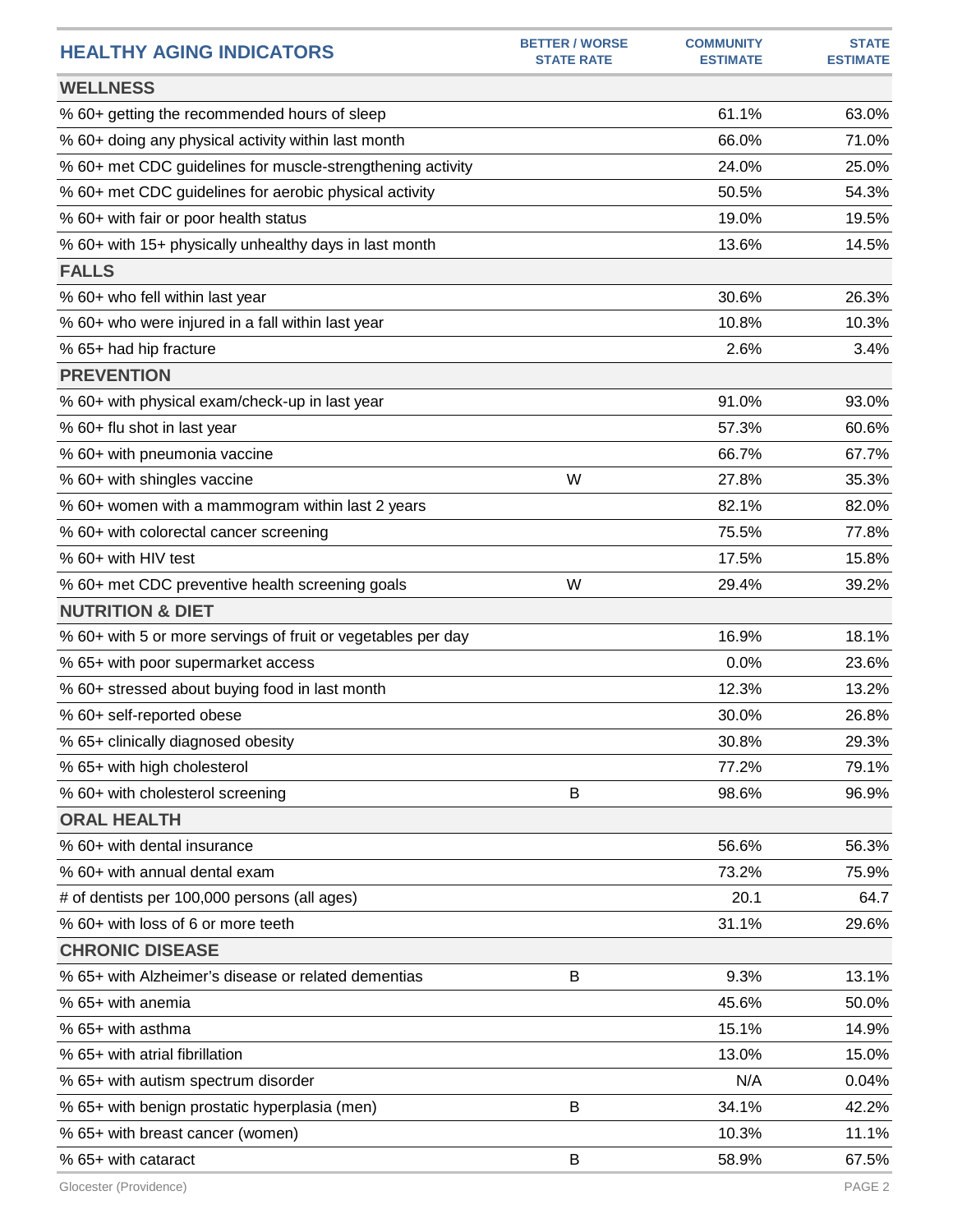| <b>HEALTHY AGING INDICATORS</b>                         | <b>BETTER / WORSE</b><br><b>STATE RATE</b> | <b>COMMUNITY</b><br><b>ESTIMATE</b> | <b>STATE</b><br><b>ESTIMATE</b> |
|---------------------------------------------------------|--------------------------------------------|-------------------------------------|---------------------------------|
| % 65+ with chronic kidney disease                       | B                                          | 26.2%                               | 30.7%                           |
| % 65+ with chronic obstructive pulmonary disease        |                                            | 21.1%                               | 22.9%                           |
| % 65+ with colon cancer                                 |                                            | 3.0%                                | 2.7%                            |
| % 65+ with congestive heart failure                     |                                            | 21.2%                               | 21.6%                           |
| % 65+ with diabetes                                     |                                            | 32.6%                               | 34.7%                           |
| % 65+ with endometrial cancer (women)                   |                                            | 2.1%                                | 1.9%                            |
| % 65+ with epilepsy                                     | B                                          | 1.8%                                | 2.9%                            |
| % 65+ with fibromyalgia, chronic pain and fatigue       |                                            | 27.2%                               | 25.4%                           |
| % 65+ with glaucoma                                     |                                            | 26.1%                               | 27.0%                           |
| % 65+ ever had a heart attack                           |                                            | 5.8%                                | 5.8%                            |
| % 65+ with HIV/AIDS                                     |                                            | 0.09%                               | 0.12%                           |
| % 65+ with hypertension                                 |                                            | 77.3%                               | 78.0%                           |
| % 65+ with hypothyroidism                               |                                            | 21.0%                               | 22.4%                           |
| % 65+ with ischemic heart disease                       |                                            | 38.1%                               | 41.8%                           |
| % 65+ with leukemias and lymphomas                      |                                            | 2.3%                                | 2.7%                            |
| % 65+ with liver disease                                |                                            | 9.1%                                | 9.9%                            |
| % 65+ with lung cancer                                  | B                                          | 1.1%                                | 2.1%                            |
| % 65+ with migraine and other chronic headache          |                                            | 7.8%                                | 6.1%                            |
| % 65+ with osteoarthritis or rheumatoid arthritis       |                                            | 52.4%                               | 56.2%                           |
| % 65+ with osteoporosis                                 | B                                          | 14.2%                               | 19.6%                           |
| % 65+ with peripheral vascular disease                  | B                                          | 20.6%                               | 25.6%                           |
| % 65+ with pressure ulcer or chronic ulcer              | B                                          | 5.6%                                | 8.1%                            |
| % 65+ with prostate cancer (men)                        |                                            | 13.2%                               | 13.4%                           |
| % 65+ with stroke                                       |                                            | 12.1%                               | 11.9%                           |
| % 65+ with traumatic brain injury                       |                                            | 1.0%                                | 1.0%                            |
| % 65+ with 4+ (out of 15) chronic conditions            |                                            | 60.0%                               | 63.8%                           |
| % 65+ with 0 chronic conditions                         | B                                          | 10.0%                               | 7.0%                            |
| <b>BEHAVIORAL HEALTH</b>                                |                                            |                                     |                                 |
| # opioid deaths (all ages)                              |                                            | 6                                   | 1,654                           |
| % 65+ with opioid use disorder                          |                                            | 2.1%                                | 1.9%                            |
| % 65+ with substance use disorder                       |                                            | 6.2%                                | 7.0%                            |
| % 60+ who used marijuana in last month                  |                                            | N/A                                 | 3.4%                            |
| % 60+ excessive drinking                                |                                            | 8.9%                                | 9.3%                            |
| % 65+ with tobacco use disorder                         |                                            | 10.6%                               | 10.8%                           |
| % 60+ current smokers                                   |                                            | 8.8%                                | 8.7%                            |
| % 60+ ever used E-Cigarettes in last month              |                                            | 6.4%                                | 5.8%                            |
| <b>MENTAL HEALTH</b>                                    |                                            |                                     |                                 |
| % 60+ who reported receiving adequate emotional support | B                                          | 84.5%                               | 79.7%                           |
| % 60+ who reported being satisfied with life            |                                            | 95.0%                               | 95.3%                           |
| % 60+ with 15+ days poor mental health in last month    |                                            | 7.0%                                | 7.4%                            |
| % 65+ with depression                                   |                                            | 29.7%                               | 32.9%                           |
| % 65+ with anxiety disorder                             |                                            | 26.7%                               | 29.8%                           |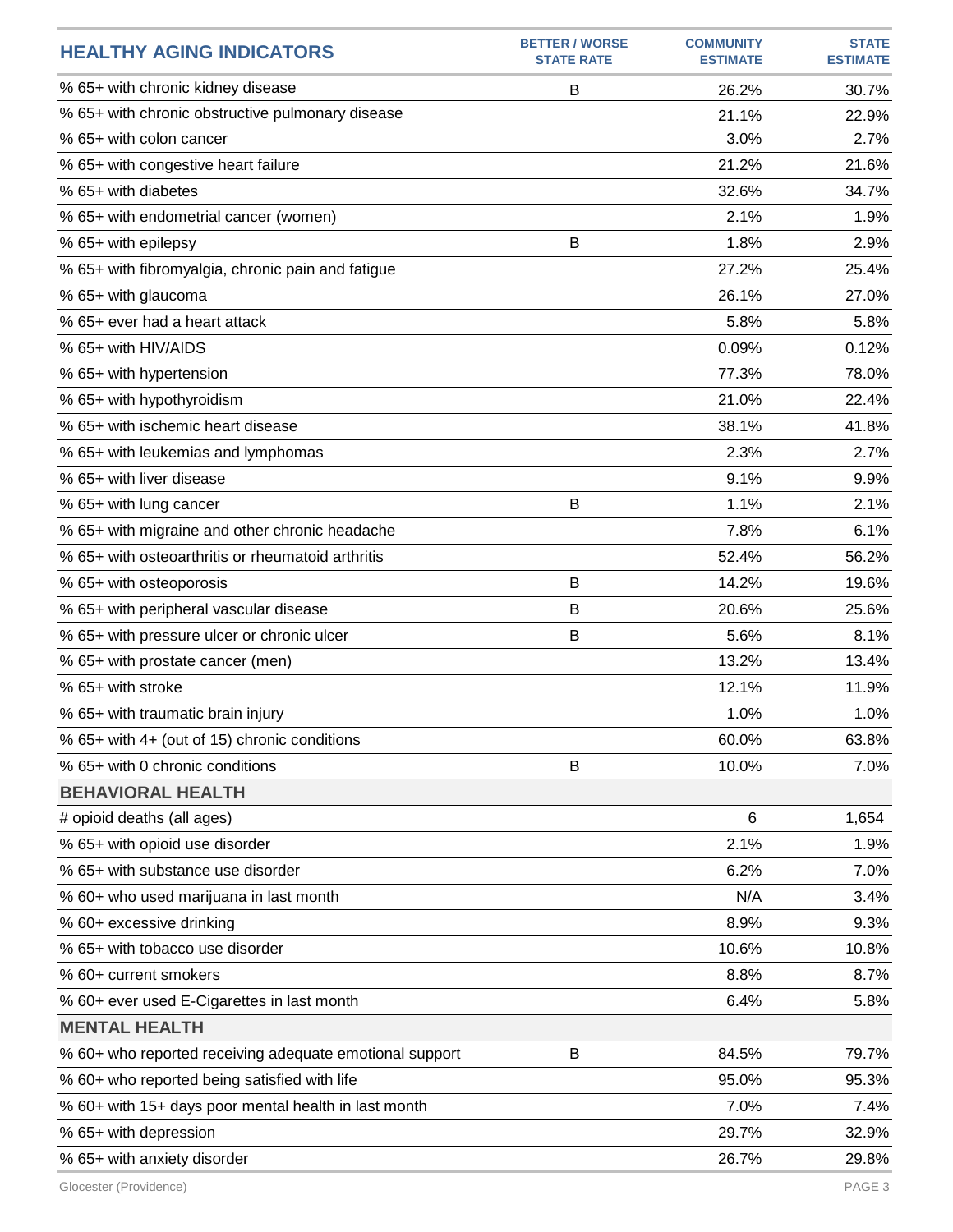| <b>HEALTHY AGING INDICATORS</b>                                  | <b>BETTER / WORSE</b><br><b>STATE RATE</b> | <b>COMMUNITY</b><br><b>ESTIMATE</b> | <b>STATE</b><br><b>ESTIMATE</b> |
|------------------------------------------------------------------|--------------------------------------------|-------------------------------------|---------------------------------|
| % 65+ with bipolar disorder                                      | B                                          | 2.7%                                | 4.1%                            |
| % 65+ with post-traumatic stress disorder                        |                                            | 2.0%                                | 1.7%                            |
| % 65+ with schizophrenia & other psychotic disorder              |                                            | 2.6%                                | 3.8%                            |
| % 65+ with personality disorder                                  | B                                          | 1.6%                                | 2.8%                            |
| <b>LIVING WITH DISABILITY</b>                                    |                                            |                                     |                                 |
| % 65+ with self-reported hearing difficulty                      |                                            | 19.0%                               | 13.9%                           |
| % 65+ with clinical diagnosis of deafness or hearing impairment  | B                                          | 10.5%                               | 16.4%                           |
| % 65+ with self-reported vision difficulty                       |                                            | 5.7%                                | 5.5%                            |
| % 65+ with clinical diagnosis of blindness or visual impairment  |                                            | 1.2%                                | 1.1%                            |
| % 65+ with self-reported cognition difficulty                    |                                            | 6.2%                                | 8.2%                            |
| % 65+ with self-reported ambulatory difficulty                   |                                            | 18.7%                               | 21.0%                           |
| % 65+ with clinical diagnosis of mobility impairment             |                                            | 2.7%                                | 3.8%                            |
| % 65+ with self-reported self-care difficulty                    |                                            | 6.2%                                | 8.0%                            |
| % 65+ with self-reported independent living difficulty           |                                            | 10.5%                               | 14.3%                           |
| <b>CAREGIVING</b>                                                |                                            |                                     |                                 |
| # of Alzheimer's disease specific support groups                 |                                            | 0                                   | 16                              |
| # of Memory Cafes                                                |                                            | 0                                   | 10                              |
| % of 60+ who provide care to a family/friend in last month       |                                            | 20.2%                               | 22.5%                           |
| % of grandparents raising grandchildren                          |                                            | 1.8%                                | 1.0%                            |
| % of grandparents who live with grandchildren                    |                                            | 3.8%                                | 3.2%                            |
| <b>ACCESS TO CARE</b>                                            |                                            |                                     |                                 |
| % 65+ dually eligible for Medicare and Medicaid                  | $\star$                                    | 6.2%                                | 13.8%                           |
| % 65+ Medicare managed care enrollees                            | $\star$                                    | 46.7%                               | 43.8%                           |
| % 60+ with a regular doctor                                      |                                            | 96.8%                               | 96.7%                           |
| % 60+ who did not see a doctor when needed due to cost           |                                            | 4.4%                                | 5.4%                            |
| # of primary care providers within 5 miles                       |                                            | 8                                   | 1,605                           |
| # of hospitals within 5 miles                                    |                                            | 0                                   | 13                              |
| # of home health agencies                                        |                                            | 0                                   | 23                              |
| # of nursing homes within 5 miles                                |                                            | 0                                   | 80                              |
| # of community health centers                                    |                                            | 0                                   | 43                              |
| # of adult day health centers                                    |                                            | 0                                   | 31                              |
| # of hospice agencies                                            |                                            | 6                                   | 18                              |
| <b>SERVICE UTILIZATION</b>                                       |                                            |                                     |                                 |
| # physician visits per year                                      |                                            | 7.7                                 | 8.4                             |
| # emergency room visits/1000 persons 65+ years annually          | $\star$                                    | 445.7                               | 620.6                           |
| # Part D monthly prescription fills per person annually          | $\star$                                    | 49.1                                | 52.2                            |
| # home health visits annually                                    |                                            | 2.9                                 | 3.5                             |
| # durable medical equipment claims annually                      |                                            | 1.9                                 | 1.7                             |
| # inpatient hospital stays/1000 persons 65+ years annually       |                                            | 257.4                               | 286.5                           |
| % Medicare inpatient hospital readmissions (as % of admissions)  |                                            | 12.4%                               | 17.4%                           |
| # skilled nursing facility stays/1000 persons 65+ years annually |                                            | 78.6                                | 98.8                            |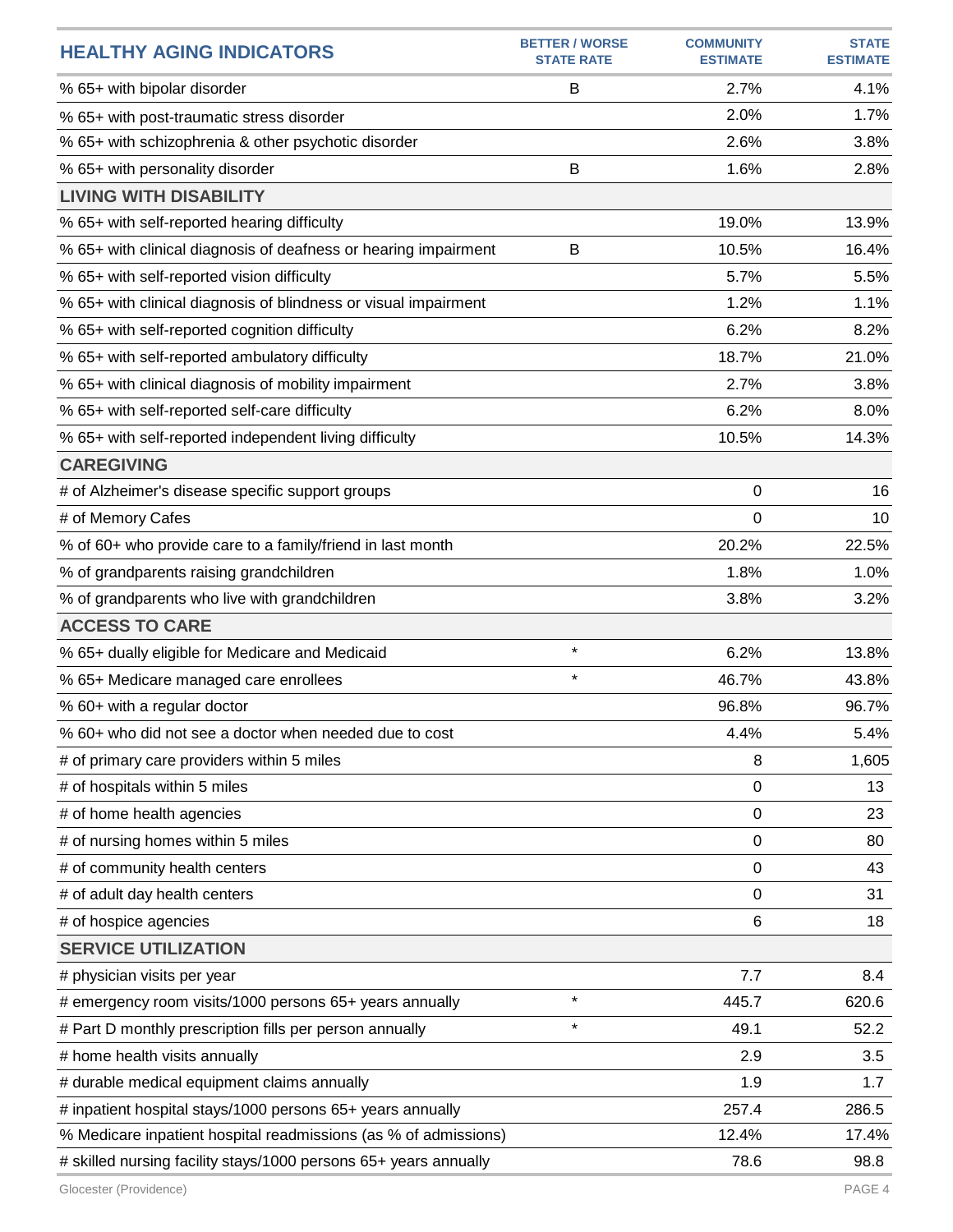| <b>HEALTHY AGING INDICATORS</b>                               | <b>BETTER / WORSE</b><br><b>STATE RATE</b> | <b>COMMUNITY</b><br><b>ESTIMATE</b> | <b>STATE</b><br><b>ESTIMATE</b> |
|---------------------------------------------------------------|--------------------------------------------|-------------------------------------|---------------------------------|
| # skilled nursing home Medicare beds/1000 persons 65+ years   |                                            | 0.0                                 | 47.1                            |
| % 65+ getting Medicaid long term services and supports        | $\star$                                    | 2.0%                                | 4.2%                            |
| % 65+ hospice users                                           |                                            | 2.9%                                | 3.5%                            |
| % 65+ hospice users as % of decedents                         |                                            | 60.0%                               | 53.0%                           |
| Median hospice days per hospice user (65+, deceased)          |                                            | 11.0                                | 11.0                            |
| Median hospice payment (Medicare + other) per hospice user    |                                            | \$3,284.23                          | \$3,870.97                      |
| <b>COMMUNITY</b>                                              |                                            |                                     |                                 |
| Air pollution: annual # of unhealthy days for 65+ (county)    |                                            | 8                                   | N/A                             |
| Age-friendly efforts in community                             |                                            | Not yet                             | Yes                             |
| # of senior centers                                           |                                            | 0                                   | 32                              |
| # of universities and community colleges                      |                                            | 0                                   | 19                              |
| # of public libraries                                         |                                            | 2                                   | 71                              |
| # of YMCAs                                                    |                                            | 0                                   | 15                              |
| % in county with access to broadband (all ages)               |                                            | 98.4%                               | 98.1%                           |
| % 60+ who used Internet in last month                         |                                            | 75.9%                               | 71.6%                           |
| Voter participation rate in 2016 election (age 18+)           |                                            | 65.6%                               | 55.0%                           |
| % 60+ who believe local service orgs understand needs         |                                            | 44.4%                               | 44.1%                           |
| % 60+ who believe he/she can make a difference                | $\star$                                    | 45.4%                               | 52.2%                           |
| % 60+ who believe working together can make a difference      |                                            | 78.4%                               | 81.0%                           |
| % 60+ who volunteer at least once per month                   | $\star$                                    | 17.7%                               | 22.9%                           |
| % 60+ who attend community events (church, club) monthly      |                                            | 38.4%                               | 44.4%                           |
| <b>SAFETY &amp; CRIME</b>                                     |                                            |                                     |                                 |
| Violent crime rate /100,000 persons                           |                                            | 39.5                                | 220.3                           |
| Homicide rate /100,000 persons (county)                       |                                            | 3                                   | 2                               |
| # firearm fatalities (all ages) (county)                      |                                            | 572                                 | 895                             |
| Property crime rate /100,000 persons                          |                                            | 310.9                               | 1,678.4                         |
| # 65+ deaths by suicide (county)                              |                                            | 24                                  | 57                              |
| <b>TRANSPORTATION</b>                                         |                                            |                                     |                                 |
| % 65+ who own a motor vehicle                                 | $\star$                                    | 92.9%                               | 85.0%                           |
| % 60+ who always drive or ride wearing a seatbelt             |                                            | 91.1%                               | 91.9%                           |
| % 60+ who drove under the influence of drinking in last month |                                            | N/A                                 | 2.0%                            |
| # of fatal crashes involving adult age 60+/town               |                                            | 4                                   | 82                              |
| # of fatal crashes involving adult age 60+/county             |                                            | 52                                  | 82                              |
| <b>HOUSING</b>                                                |                                            |                                     |                                 |
| % 65+ population who live alone                               |                                            | 24.1%                               | 31.4%                           |
| Average household size (all ages)                             |                                            | 2.7                                 | 2.5                             |
| Median house value                                            |                                            | \$277,500.00                        | \$249,800.00                    |
| % 60+ own home                                                | $\star$                                    | 90.3%                               | 70.3%                           |
| % 60+ homeowners who have mortgage                            |                                            | 43.5%                               | 48.7%                           |
| % 60+ stressed about paying rent/mortgage in last month       |                                            | 24.5%                               | 22.1%                           |
|                                                               |                                            |                                     |                                 |